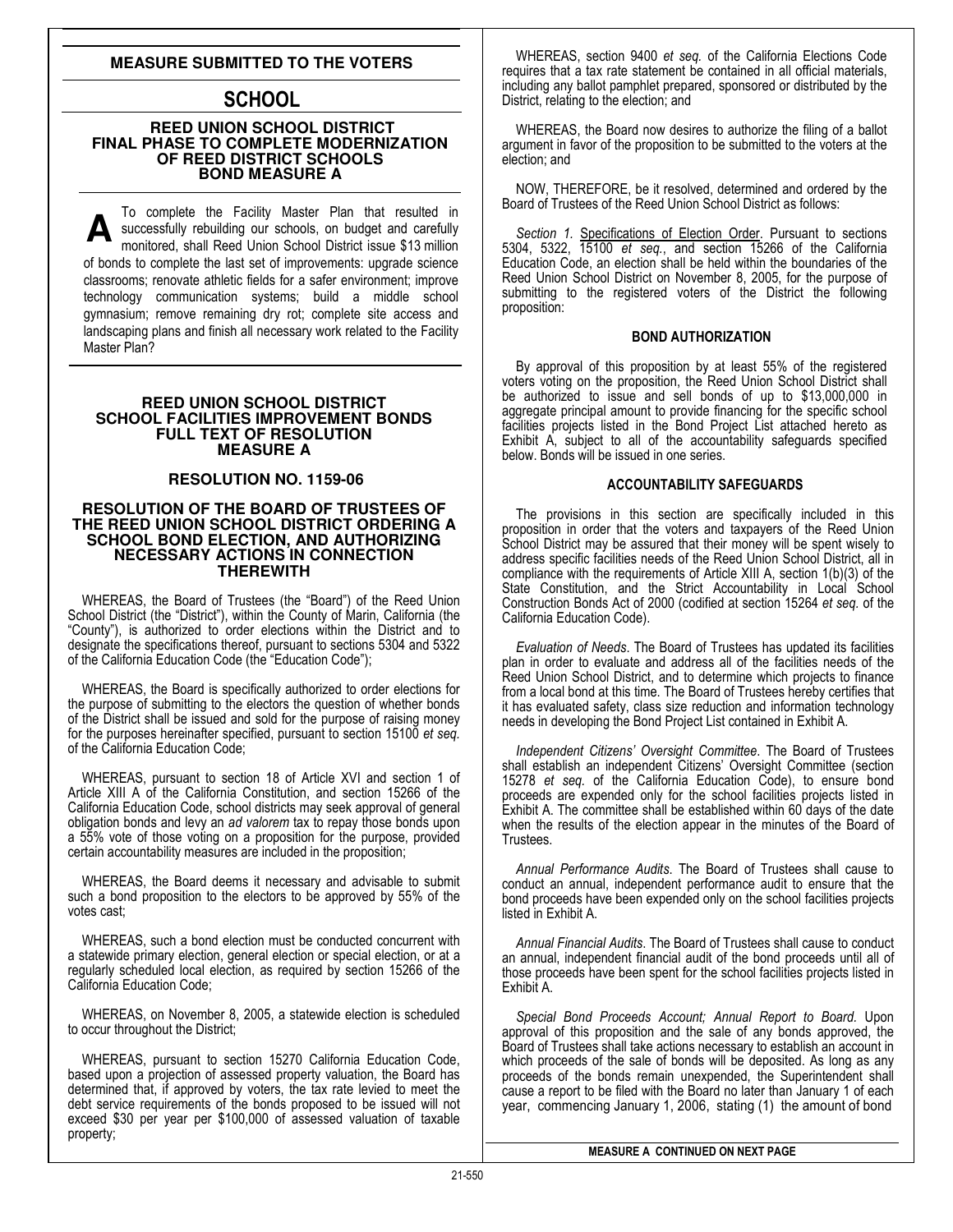#### (Full Text of Measure A Continued)

proceeds received and expended in that year, and (2) the status of any project funded or to be funded from bond proceeds. The report may relate to the calendar year, fiscal year, or other appropriate annual period as the Superintendent shall determine, and may be incorporated into the annual budget, audit, or other appropriate routine report to the Board.

### BOND PROJECT LIST

The Bond Project List attached to this resolution as Exhibit A shall be considered a part of the ballot proposition, and shall be reproduced in any official document required to contain the full statement of the bond proposition.

The Bond Project List, which is an integral part of this proposition, lists the specific projects the Reed Union School District proposes to finance with proceeds of the Bonds. Listed repairs, rehabilitation projects and upgrades are expected to be completed as needed. Each project is assumed to include its share of costs of the election and bond issuance, architectural, engineering, and similar planning costs, construction management, and a customary contingency for unforeseen design and construction costs. The final cost of each project will be determined as plans are finalized, construction bids are awarded, and projects are completed. Therefore the Board of Trustees cannot guarantee that the bonds will provide sufficient funds to allow completion of all listed projects.

### FURTHER SPECIFICATIONS

No Administrator Salaries. Proceeds from the sale of bonds authorized by this proposition shall be used only for the construction, reconstruction, rehabilitation, or replacement of school facilities, including the furnishing and equipping of school facilities, or the acquisition or lease of real property for school facilities, and not for any other purpose, including teacher and administrator salaries and other school operating expenses.

Single Purpose. All of the purposes enumerated in this proposition shall be united and voted upon as one single proposition, pursuant to section 15100 of the California Education Code, and all the enumerated purposes shall constitute the specific single purpose of the bonds, and proceeds of the bonds shall be spent only for such purpose, pursuant to section 53410 of the California Government Code.

Other Terms of the Bonds. When sold, the bonds shall bear interest at an annual rate not exceeding the statutory maximum, and that interest will be made payable at the time or times permitted by law. The bonds may be issued and sold in several series, and no bond shall be made to mature more than 25 years (if issued pursuant to the provisions of the California Education Code) or 40 years (if issued pursuant to the provisions of the California Government Code) from the date borne by that bond.

Section 2. Abbreviation of Proposition. Pursuant to section 13247 of the California Elections Code and section 15122 of the California Education Code, the Board hereby directs the Registrar of Voters to use the following abbreviation of the bond proposition on the ballot:

"To complete the Facility Master Plan that resulted in successfully rebuilding our schools, on budget and carefully monitored, shall Reed Union School District issue \$13 million of bonds to complete the last set of improvements: upgrade science classrooms; renovate athletic fields for a safer environment; improve technology communication systems; build a middle school gymnasium; remove remaining dry rot; complete site access and landscaping plans and finish all necessary work related to the Facility Master Plan?"

Section 3. Voter Pamphlet. The Registrar of Voters of the County is hereby requested to reprint Section 1 hereof (including Exhibit A hereto) in its entirety in the voter information pamphlet to be distributed to voters pursuant to section 13307 of the California Elections Code. In the event

Section 1 is not reprinted in the voter information pamphlet in its entirety, the Registrar of Voters is hereby requested to print, immediately below the impartial analysis of the bond proposition, in no less than 10-point boldface type, a legend substantially as follows:

"The above statement is an impartial analysis of Measure A. If you desire a copy of the measure, please call the Marin County Registrar of Voters at (415) 499-6456 and a copy will be mailed at no cost to you."

Section 4. Required Vote. Pursuant to section 18 of Article XVI and section 1 of Article XIII A of the State Constitution, the above proposition shall become effective upon the affirmative vote of at least 55% of those voters voting on the proposition.

Section 5. Request to County Officers to Conduct Election. The Registrar of Voters of the County is hereby requested, pursuant to section 5322 of the California Education Code, to take all steps to call and hold the election in accordance with law and these specifications.

### Section 6. Consolidation Requirement; Canvass.

(a) Pursuant to section 15266(a) of the California Education Code, the election shall be consolidated with the statewide election on November 8, 2005.

(b) The Board of Supervisors of the County is authorized and requested to canvass the returns of the election, pursuant to section 10411 of the California Elections Code.

Section 7. Delivery of Order of Election to County Officers. The Clerk of the Board of Trustees of the District is hereby directed to deliver, no later than August 12, 2005 (which date is not fewer than 88 days prior to the date set for the election), one copy of this Resolution to the Registrar of Voters of the County together with the Tax Rate Statement (attached hereto as Exhibit B), completed and signed by the Superintendent, and shall file a copy of this Resolution with the Clerk of the Board of Supervisors of the County.

Section 8. Ballot Arguments. The members of the Board are hereby authorized, but not directed, to prepare and file with the Registrar of Voters a ballot argument in favor of the proposition contained in Section 1 hereof, within the time established by the Registrar of Voters.

Section 9. Further Authorization. The members of this Board, the Superintendent, and all other officers of the District are hereby authorized and directed, individually and collectively, to do any and all things that they deem necessary or advisable in order to effectuate the purposes of this resolution.

Section 10. Effective Date. This Resolution shall take effect upon its adoption.

PASSED AND ADOPTED this day, July 18, 2005, by the following vote:

- AYES: Grace Livingston, Vickie Mavromihalis, Teri Jacks, Robert Weisberg
- NAYS: None
- ABSTAIN: None
- ABSENT: Merrill Boyce

APPROVED:

 s/ Grace K. Livingston President of the Board of Trustees of the REED UNION SCHOOL DISTRICT

MEASURE A CONTINUED ON NEXT PAGE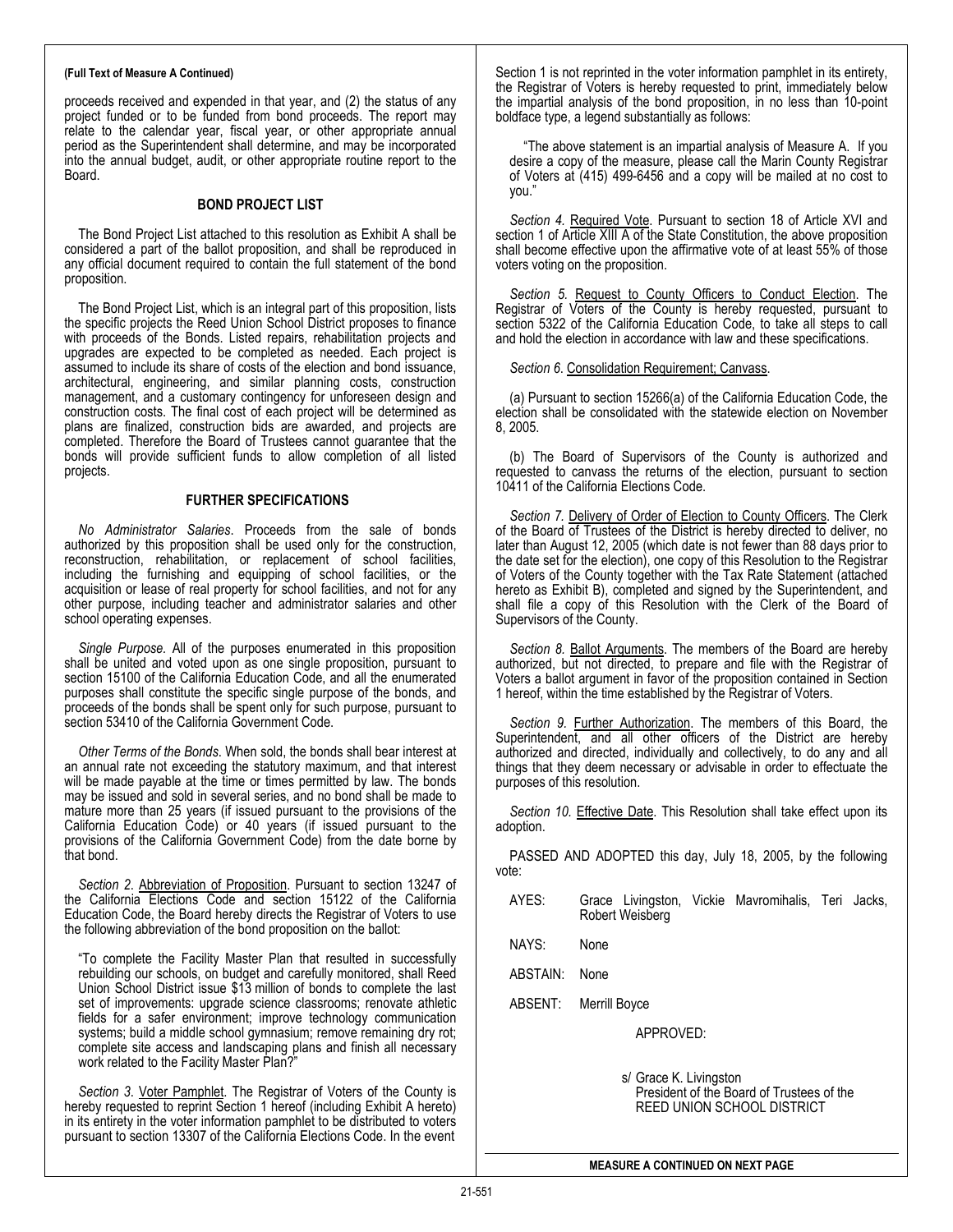#### (Full Text of Measure A Continued)

Attest:

s/ Vickie K. Mavromihalis Clerk of the Board of Trustees of the REED UNION SCHOOL DISTRICT

### CLERK'S CERTIFICATE

I, Vickie Mavromihalis, Clerk of the Board of Trustees of the Reed Union School District, of the County of Marin, California, hereby certify as follows:

The attached is a full, true and correct copy of a resolution duly adopted at a meeting of the Board of Trustees of the District duly and regularly held at the regular meeting place thereof on July 18, 2005, and entered in the minutes thereof, of which meeting all of the members of the Board of Trustees had due notice and at which a quorum thereof was present. The resolution was adopted by the following vote:

| AYES: |                 |  |  | Grace Livingston, Vickie Mavromihalis, Teri Jacks, |  |
|-------|-----------------|--|--|----------------------------------------------------|--|
|       | Robert Weisberg |  |  |                                                    |  |

NOES: None

ABSTAIN: None

ABSENT: Merrill Boyce

At least 24 hours before the time of said meeting, a written notice and agenda of the meeting was mailed and received by or personally delivered to each member of the Board of Trustees not having waived notice thereof, and to each local newspaper of general circulation, radio, and television station requesting such notice in writing, and was posted in a location freely accessible to members of the public, and a brief description of the resolution appeared on said agenda.

I have carefully compared the same with the original minutes of the meeting on file and of record in my office. The resolution has not been amended, modified or rescinded since the date of its adoption, and the same is now in full force and effect.

WITNESS my hand this  $18<sup>th</sup>$  day of July, 2005.

s/ Vickie K. Mavromihalis Clerk of the Board of Trustees REED UNION SCHOOL DISTRICT

### **EXHIBIT A**

### **REED UNION SCHOOL DISTRICT**

### **BOND PROJECT LIST**

Upgrade and modernize existing science classrooms at Del Mar Middle School.

Improve and complete technology communication systems at Reed, Bel Aire and Del Mar Middle Schools.

Relocate exterior wiring at Del Mar Middle School.

Install electronic white boards for classrooms at Del Mar and Bel Aire Schools.

Build a full size gymnasium at Del Mar Middle School that includes a classroom, storage, outdoor covered eating area, stage, fire department storage for emergency use, outdoor stage and amphitheater.

Purchase protective covering for gym floor.

Provide temporary gymnasium structure at Del Mar Middle School during construction period.

Paint and carpet classrooms in the portable wing at Bel Aire School.

Purchase chairs and racks for gymnasium.

Purchase additional Physical Education equipment, as needed.

Replace columns in covered walk way at Del Mar Middle School to remove dry rot.

Improve teachers' lounge, interior and exterior, at Del Mar Middle School.

Develop and implement improved color scheme at Del Mar Middle School to conform to new gym.

Reconfigure asphalt play area and improve all other asphalt and concrete areas at Del Mar Middle School.

Renovate existing playing fields with natural turf at Reed, Bel Aire and Del Mar Middle Schools to remove unsafe conditions such as gopher holes, uneven playing surfaces, and provide for new and improved drainage and irrigation systems.

Improve Del Mar School field to support track and field program such as sand pits or other necessary items, as needed.

Purchase bleachers, install dugouts with team benches and provide backstops for Bel Aire and Del Mar Schools.

Replace backstop on Reed School's field.

Renovate existing amphitheater at Bel Aire School.

Install running tracks around fields to support physical education programs at Bel Aire and Del Mar Schools.

Build restroom facilities, drinking fountains and provide electrical outlets adjacent to Bel Aire and Del Mar Schools fields.

Upgrade snack facility on Del Mar School field.

Update and complete landscaping plans at all schools.

Install irrigation system in classroom garden areas and renovate soil conditions.

Improve site access and expand employees' parking area at Del Mar Middle School.

Complete fencing and upgrade site protection plans to include lighting and security systems.

Install emergency supply storage shed at Reed School.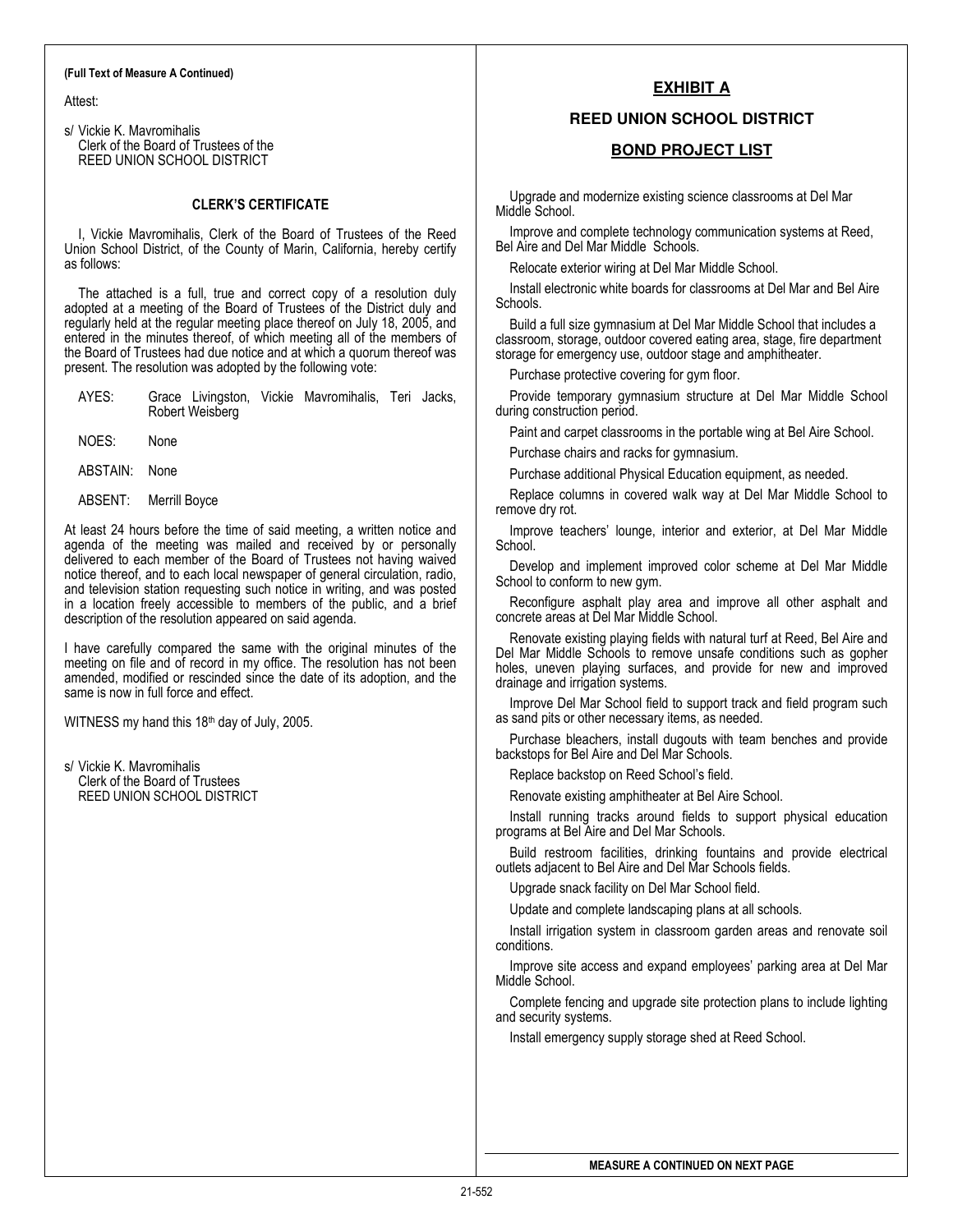### **EXHIBIT B**

#### **TAX RATE STATEMENT MEASURE A**

An election will be held in the Reed Union School District (the "District") on November 8, 2005, to authorize the sale of up to \$13,000,000 in bonds of the District to finance school facilities as described in the proposition. If the bonds are approved, the District expects to sell the bonds in one series. Principal and interest on the bonds will be payable from the proceeds of tax levies made upon the taxable property in the District. The following information is provided in compliance with sections 9400-9404 of the California Elections Code.

1. The best estimate of the tax rate which would be required to be levied to fund this bond issue during the first fiscal year after the sale of the first series of bonds, based on estimated assessed valuations available at the time of filing of this statement, is 2.30 cents per \$100 (\$22.96 per \$100,000) of assessed valuation in fiscal year 2006-2007.

2. The best estimate of the tax rate which would be required to be levied to fund this bond issue during the fiscal year after the sale of the last series of bonds, based on estimated assessed valuations available at the time of filing of this statement, is 2.30 cents per \$100 (\$22.96 per \$100,000) of assessed valuation in fiscal year 2006-2007.

The best estimate of the highest tax rate which would be required to be levied to fund this bond issue, based on estimated assessed valuations available at the time of filing of this statement, 2.30 cents per \$100 (\$22.96 per \$100,000) of assessed valuation in fiscal year 2006-2007.

The average tax rate is expected to be 1.09 cents per \$100 (\$10.95 per \$100,000) of assessed valuation over the life of the bonds.

Voters should note that estimated tax rate is based on the ASSESSED VALUE of taxable property on the County's official tax rolls, not on the property's market value. Property owners should consult their own property tax bills to determine their property's assessed value and any applicable tax exemptions.

Attention of all voters is directed to the fact that the foregoing information is based upon the District's projections and estimates only, which are not binding upon the District. The actual tax rates and the years in which they will apply may vary from those presently estimated, due to variations from these estimates in the timing of bond sales, the amount of bonds sold and market interest rates at the time of each sale, and actual assessed valuations over the term of repayment of the bonds. The dates of sale and the amount of bonds sold at any given time will be determined by the District based on need for construction funds and other factors. The actual interest rates at which the bonds will be sold will depend on the bond market at the time of each sale. Actual future assessed valuation will depend upon the amount and value of taxable property within the District as determined by the County Assessor in the annual assessment and the equalization process.

Dated: August 1, 2005

 s/ C.M. Carter **Superintendent** REED UNION SCHOOL DISTRICT

### **IMPARTIAL ANALYSIS BY COUNTY COUNSEL MEASURE A**

If this Measure is approved by 55% of the vote, the Reed Union School District will be authorized to incur bonded indebtedness of Thirteen Million Dollars (\$13,000,000) with an interest rate not to exceed the limit set by law. The proceeds of the proposed bonds must be used for the purposes set forth in the Measure and for no other purposes, and will be subject to oversight by a citizens' oversight committee and annual independent audits to assure that the funds are spent only for the school facilities projects listed in the Measure.

Dated: August 17, 2005

PATRICK K. FAULKNER County Counsel

**THE ARGUMENT IN FAVOR OF THIS MEASURE IS ON THE NEXT PAGE**

MEASURE A CONTINUED ON NEXT PAGE